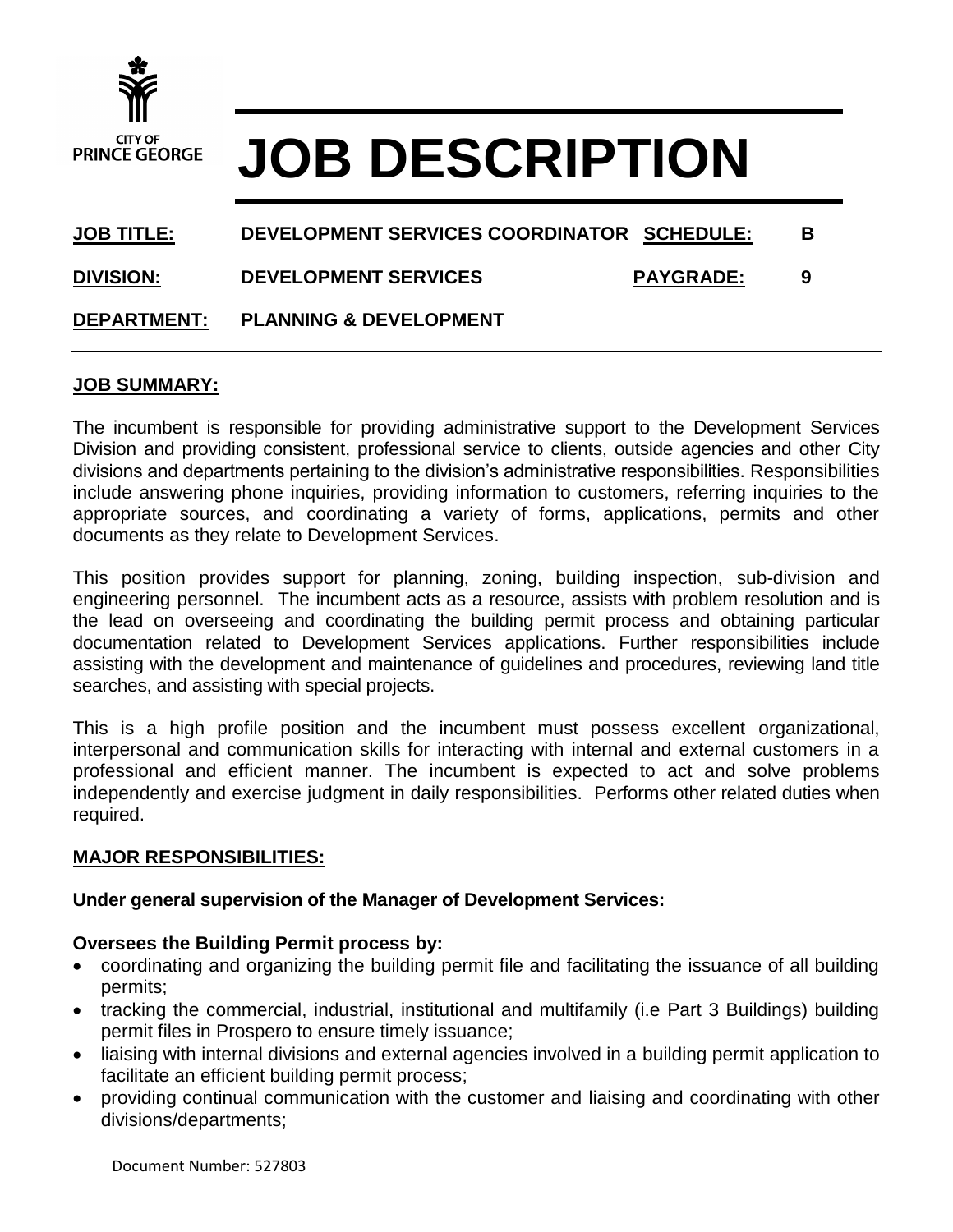- assisting with scheduling various inspections related to building projects and coordinating with customers and internal City staff;
- providing reminders to applicants to submit technical scheduled reporting; and
- acting as the point person for Technical Report submission and ensuring the document is submitted to the appropriate division.

# **Provides administrative services to the division by:**

- composing and preparing correspondence related to Development Services related applications;
- preparing the agenda and organizing divisional meetings as required;
- Coordinating Reports to Council, such as monthly Building Permit and Development Permit statistics, and providing Council Notice on Title report packages package;
- preparing spreadsheets for a variety of uses;
- assisting with preparing work orders and purchase orders as required;
- preparing a variety of reports and documents;
- reviewing title searches;
- assisting with enquiries related to access permits and service connection applications;
- establishing and formalizing processes for Development Services procedures; and
- conducting research and assisting with special projects.

### **Acts as the Division's Technology Subject Matter Expert by:**

- overseeing and ensuring the functionality of the system for divisional users;
- creating a user friendly and efficient process with consideration of internal divisions;
- liaising with City Divisions to design file processes to facilitate workflow and related documentation;
- acting as the liaison with IT Services to manage enhancements to functionality of the technology or software;
- providing training to users when required;
- building work flow to assist front end users in various City divisions;
- regularly maintaining the integrity of the entities /contacts within the system;
- archiving permits, licenses and other documents to make information available and accessible to users ; and
- attending related technology training as needed to ensure skills are up to date.

#### **Provides efficient services to customers by:**

- answering in person and telephone enquiries and transferring as appropriate; and
- ensuring that Development Services procedures are streamlined and user-friendly;

### **QUALIFICATIONS:**

**Education:** High school graduation plus completion of a one year certificate in administration, business or a related field from a publicly accredited post-secondary institution recognized in the BC Transfer Guide. Courses in building or engineering technologies would be considered an asset.

**Experience:** A minimum of three years of progressive administrative experience including: drafting correspondence; writing reports; and developing and maintaining administrative support